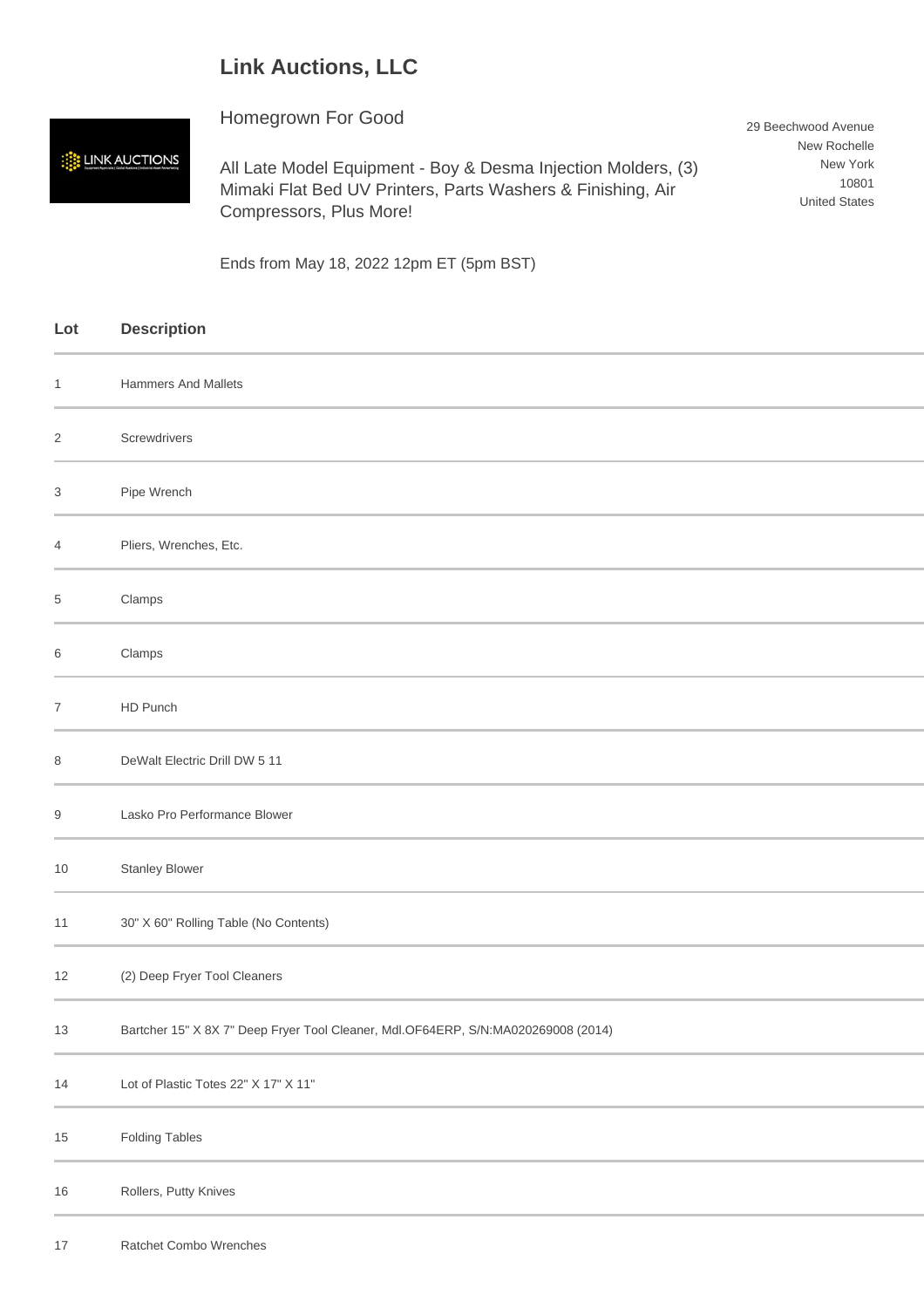| 18 | Husky Reactionless Ratchet                                                                                                                 |
|----|--------------------------------------------------------------------------------------------------------------------------------------------|
| 19 | DeWalt Cordless Set                                                                                                                        |
| 20 | Socket Wrenches And Allen Key Sockets                                                                                                      |
| 21 | Allen Wrenches                                                                                                                             |
| 22 | Irwin Quick Grips                                                                                                                          |
| 23 | 1/4",5/16, 3/8" Tube Bender                                                                                                                |
| 24 | Drum Auger                                                                                                                                 |
| 25 | 3" Bench Vise                                                                                                                              |
| 26 | AllSteel 24" X 72" Table (No Contents)                                                                                                     |
| 27 | Renzacc, Mdl.Progress 34, 55LBS Capacity (Dry) Dry-cleaning Machine, With Digiplus PLC Operator Interface, Filtration System,<br>S/N:23698 |
| 28 | Alisource, Mdl. 41500, Reach-In Type Shot Blast Cabinet 48"                                                                                |
| 29 | Gladiator 72" X 72" X 24" Rack With PUC Color Pigments And Vacuum Pouches                                                                  |
| 30 | Approximately 500# TUF Prene Plastic Pellets                                                                                               |
| 31 | Renegade, Mdl.SO1081, Top Load Parts Washer, Stainless Steel Interior, Blower, 5-HP Pump, S/N:C1073 (Must Cap Ceiling)                     |
| 32 | Levels                                                                                                                                     |
| 33 | Ryobi BG612 Double End Bench Grinders, 3600 RPM, 6"                                                                                        |
| 34 | (2) 2Door Gladiator Cabinets                                                                                                               |
| 35 | Gladiator Wood Top Work Bench 25" X 72" (No Contents)                                                                                      |
| 36 | Ridgid 6.5 HP, 16 Gallon Wet/Dry Vac                                                                                                       |
| 37 | Gladiator 26" Rolling Tool Box With Contents                                                                                               |
| 38 | Global 26" Portable Fan                                                                                                                    |
| 39 | Pedestal Fan                                                                                                                               |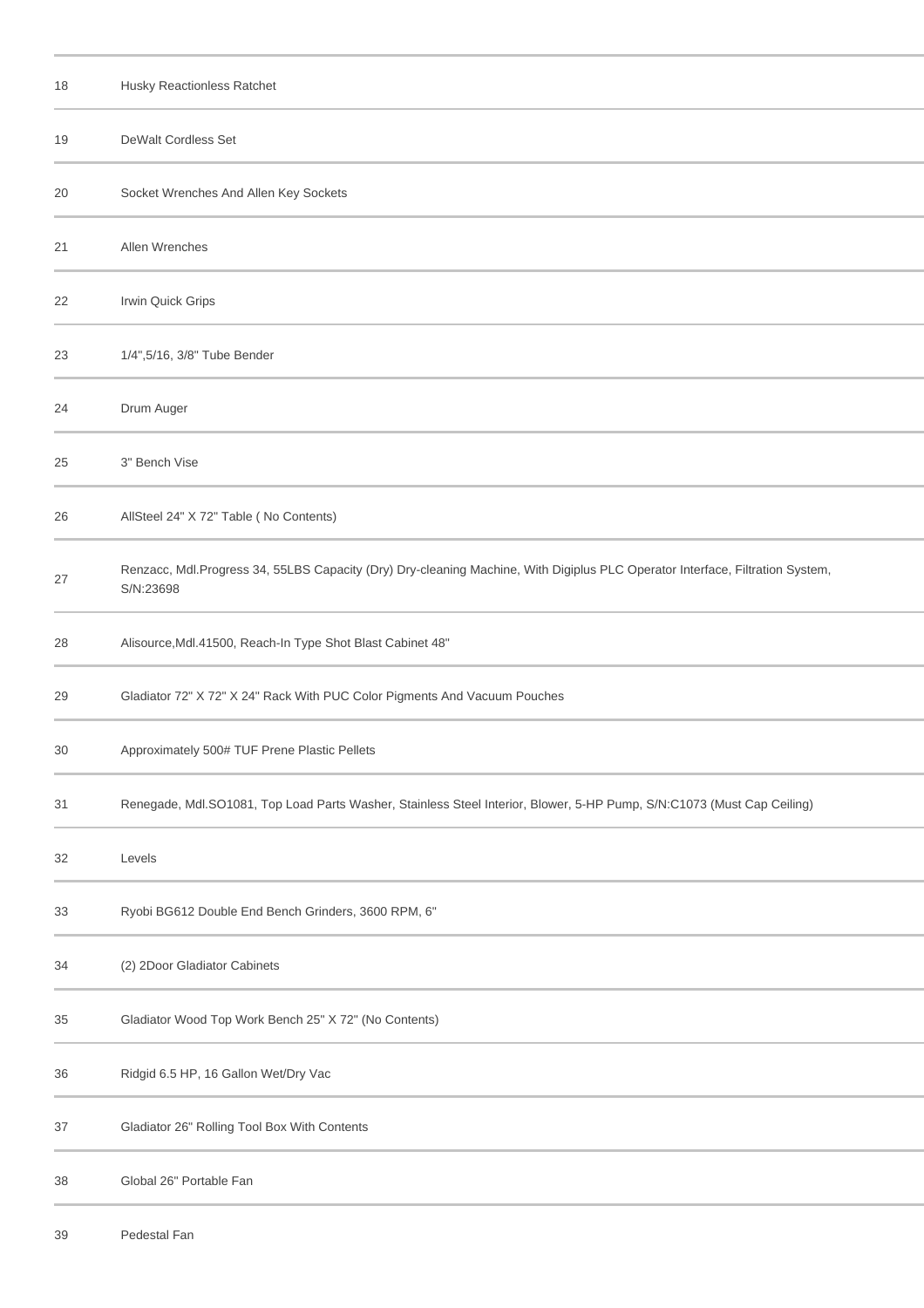| 40 | Eye Wash Station                                                                                                                                                                                       |
|----|--------------------------------------------------------------------------------------------------------------------------------------------------------------------------------------------------------|
| 41 | 40" X 40" Transfer Cart                                                                                                                                                                                |
| 42 | Bicar Jet, Mdl.SOBIJET MJ1000, Wet Blast Cabinet, 23.62" X 23.62" Maximum Cleaning Capacity, 24 Liter Tank Capacity, Rotary<br>Table, Filter System, Control Panel, Stainless Steel Rinse Table (2014) |
| 43 | (2) Sections of Pallet Racking 8" X 116" X 42" (No Contents)                                                                                                                                           |
| 44 | Bicar Meltron Sodium Bicarbonate                                                                                                                                                                       |
| 45 | Walter Mdl.PE-1000, 55 Gallon Drum Mixer, S/N: 1172755-01-05 (2014)                                                                                                                                    |
| 46 | Fairbanks, Mdl.FB-1100 Digital 30" X 30" Scale, S/N:514188006558                                                                                                                                       |
| 47 | <b>Gast Pneumatic Mixer</b>                                                                                                                                                                            |
| 48 | Tennant T3 Scrubber, S/N:RE005377                                                                                                                                                                      |
| 49 | 55 Gallon Drum Dolly (No Drum)                                                                                                                                                                         |
| 50 | 55 Gallon Drum Dolly (No Drum)                                                                                                                                                                         |
| 51 | (2) NSF 3Tier Rolling Racks (No Contents)                                                                                                                                                              |
| 52 | (3) NSF 3Tier Rolling Racks (No Contents)                                                                                                                                                              |
| 53 | (3) NSF 3Tier Rolling Racks (No Contents)                                                                                                                                                              |
| 54 | Kaeser, Mdl.SK 15T, Screw Type Air Compressor, 15HP, S/N:1510 (2014)                                                                                                                                   |
| 55 | Kaeser, Mdl.SK 15T, Screw Type Air Compressor, 15HP, S/N:1511 (2014)                                                                                                                                   |
| 56 | Air Storage Tank (2014) Approx. 500 Gallon                                                                                                                                                             |
| 57 | Kaeser Oil Separator                                                                                                                                                                                   |
| 58 | Gladiator 5 drawer Rolling Cabinet                                                                                                                                                                     |
| 59 | 2 Door Rolling Cabinet With Built In Tool Box                                                                                                                                                          |
| 60 | Cartridge Screws                                                                                                                                                                                       |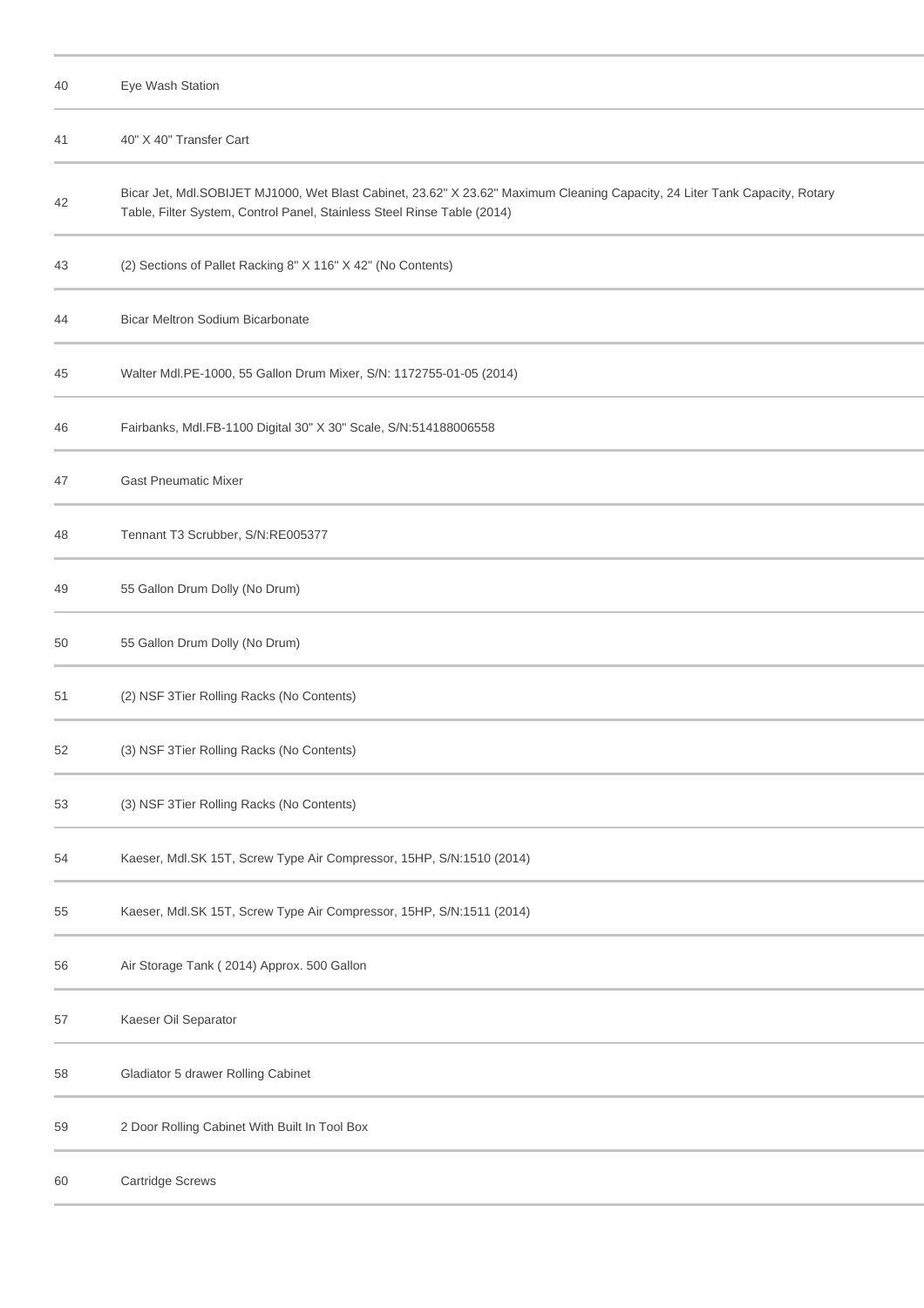Boy, Mdl.35E, 4-Tie Bar Hydraulic Reciprocating Screw Type Injection Molding Machine, 2-Platen Clamping, 350KN Clamping Force, 11" X 9-1/2" In-between Tie Bars, Procan Alpha 2 Controls, S/N: E64291 (2014)

- Boy, Mdl.35E, 4-Tie Bar Hydraulic Reciprocating Screw Type Injection Molding Machine, 2-Platen Clamping, 350KN Clamping Force, 11" X 9-1/2" In-between Tie Bars, Procan Alpha 2 Controls, S/N: E64403 (2014)
- Thermal Care, Mdl.AccuChiller EQ2A0303, 3-HP Chiller, R-407C Refrigerant, S/N:IA086011407 (2014)
- 4 Tier Rack With PMI Molding Dies For Flip Flops
- Officina Meccanica MIMO Pneumatic, S/N:111501
- MIMO Officina Meccanica Strap Machines, S/N:2716001
- MIMO Officina Meccanica Strap Machines, S/N:4116001
- MIMO Officina Meccanica Strap Machines, S/N:4116002
- MIMO Officina Meccanica Strap Machines, S/N:4116002
- Cold Jet, Mdl.Microclean 2A0169-G1 G, Portable Dry Ice Blaster, Microclean-2835 (2016)
- Gladiator Rack With Colored Plastic Shot
- Global Table (No Contents)
- Global 2 Door Steel Fire Proof Cabinet
- (2) NSF 3Tier Rolling Racks (No Contents)
- AllSteel Table 24" X 72"
- Rotary Vane Vacuum Pump
- AND EK-3000I, 3000G Cap Scale
- Ohaus Scout-Pro SP401, 400Gram Max Scale
- Hamilton Beach Mdl.GM-20 Mixer
- Lot of 14.5" X 14.5" 8" Plastic Totes
- Plastic Moving Dollies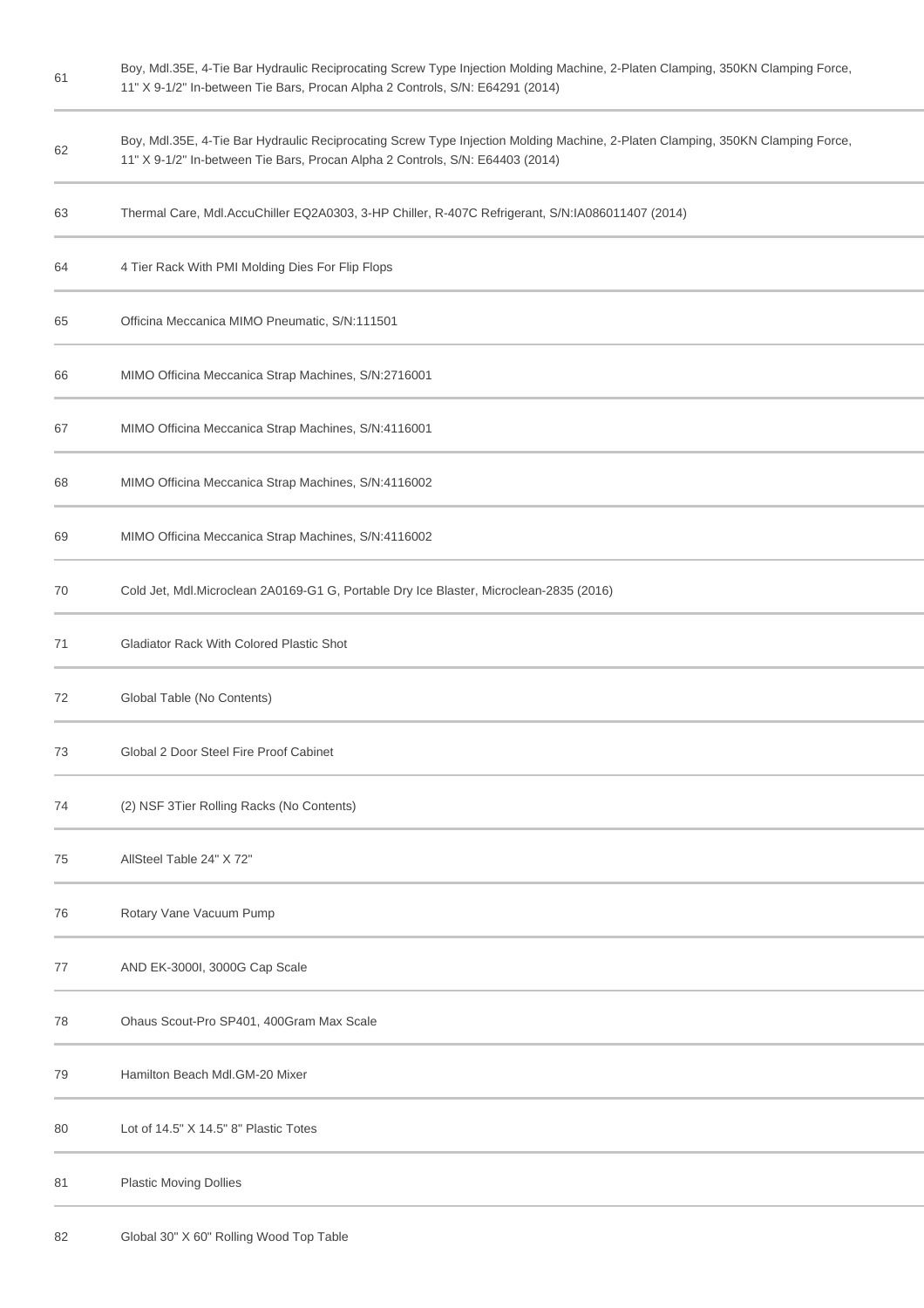| 83  | Global 30" X 48" Rolling Wood Top Table                                                                                                                                                                                                             |
|-----|-----------------------------------------------------------------------------------------------------------------------------------------------------------------------------------------------------------------------------------------------------|
| 84  | Global 30" X 48" Rolling Table                                                                                                                                                                                                                      |
| 85  | Global 30" X 48" Rolling Table                                                                                                                                                                                                                      |
| 86  | Husky 9" Multifunction Digital Level                                                                                                                                                                                                                |
| 87  | <b>Safety Glasses</b>                                                                                                                                                                                                                               |
| 88  | Mimaki, Mdl.UJF-3042 HG, UV Flat Bed Printer, On-Demand Piezo Print Head, 720 X600 Dpi, 1,440 X 1,200 Dpi, 11.8" X 16.5"<br>Maximum Print Size, 14.3" X 16.2" Maximum Media Size, 5.9" Maximum Thickness, UV LED, S/N:L851B850 (2015) (No Computer) |
| 89  | Mimaki, Mdl.JFX200-2513, Wide Format UV Flat Bed Printer, 2-Head, 4-Color Each, 122" Maximum Print Width, 269 SQ FT/HR<br>Maximum Print Speed, 98.4" W X 51" L, Maximum Print Area, 2" Thick Capacity, S/N:R649B305 (2014)                          |
| 90  | Mimaki, Mdl.JFX200-2513, Wide Format UV Flat Bed Printer, 2-Head, 4-Color Each, 122" Maximum Print Width, 269 SQ FT/HR<br>Maximum Print Speed, 98.4" W X 51" L, Maximum Print Area, 2" Thick Capacity, S/N:R653B543 (2015)                          |
| 91  | 96" X48" Wood Top Work Table (No Contents)                                                                                                                                                                                                          |
| 91  | 96" X48" Wood Top Work Table (No Contents)                                                                                                                                                                                                          |
| 92  | Uline H1043, 5500# Cap Pallet Jack                                                                                                                                                                                                                  |
| 92  | Uline H1043, 5500# Cap Pallet Jack                                                                                                                                                                                                                  |
| 93  | Global 6600# Cap Pallet Jack                                                                                                                                                                                                                        |
| 94  | (2) Hand Trucks                                                                                                                                                                                                                                     |
| 95  | Uline Collapsible Canvas Cart                                                                                                                                                                                                                       |
| 95  | Uline Collapsible Canvas Cart                                                                                                                                                                                                                       |
| 96  | (3) NSF Wire Rolling Racks                                                                                                                                                                                                                          |
| 97  | 16" Wide Schuma, Mdl.Pro-EU, 5000/400 GL Motorized, Conveyor, S/N:49795-14/B                                                                                                                                                                        |
| 98  | 16" Wide Schuma, Mdl.Pro-EU, 5000/400 GL Motorized, Conveyor, S/N:49795-14/A                                                                                                                                                                        |
| 99  | Colli, Mdl.GP7, Power Trimmer, S/N:10726-A (2015)                                                                                                                                                                                                   |
| 100 | Colli, Mdl.GP7, Power Trimmer, S/N:10726-A (2014)                                                                                                                                                                                                   |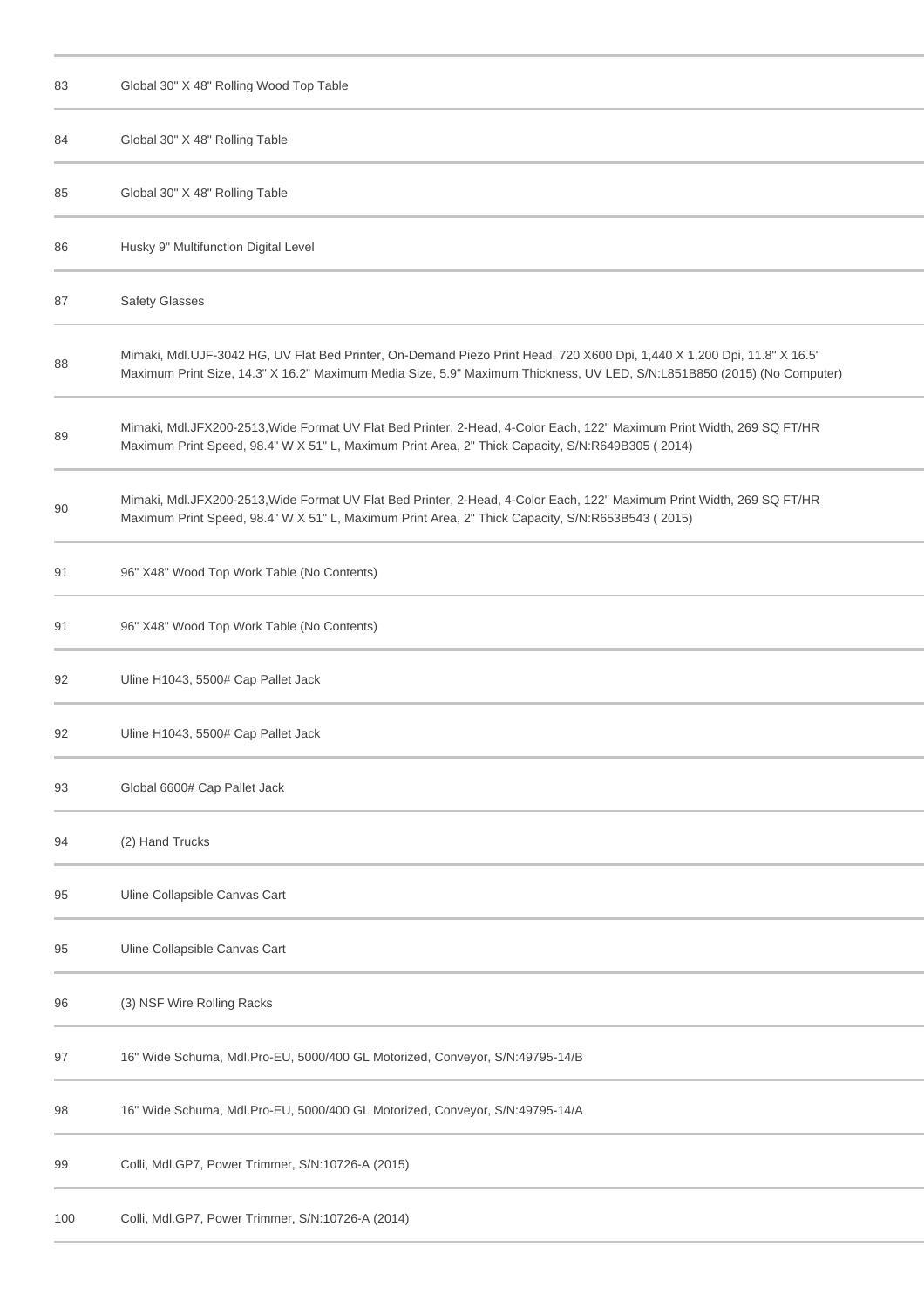| 101 | 12" Laminator                                                                                                                                                                                                                                                                                                              |
|-----|----------------------------------------------------------------------------------------------------------------------------------------------------------------------------------------------------------------------------------------------------------------------------------------------------------------------------|
| 101 | 12" Laminator                                                                                                                                                                                                                                                                                                              |
| 102 | Desma, Mdl.S511/42-S, 42-Station Rotary Injection Molding Machine, 4-Color With Ability To Run With 5-Colors, Complete With Desma<br>Single Head Screw Type vertical Injection Molder,42-Station Rotary Caousel, ABB Type IRB1600, M2004, 6-Axis Robot With Graco Pro<br>Auto XS Automatic Spray Gun, Teach Pendan  [more] |
| 103 | Donaldson Torit, Mdl.WSO-25-3, Mist Collector With 10-HP Motor, Den Tech Ayr Dyne PLC Operator Interface                                                                                                                                                                                                                   |
| 104 | (10) Sections of Pallet Racking 14" X 116" X 42" (No Contents)                                                                                                                                                                                                                                                             |
| 105 | Lockers                                                                                                                                                                                                                                                                                                                    |
| 106 | 12" X 19" X 11 Blue Plastic Totes                                                                                                                                                                                                                                                                                          |
| 106 | 12" X 19" X 11 Blue Plastic Totes                                                                                                                                                                                                                                                                                          |
| 107 | 20" X15" X 12" Red Plastic Totes                                                                                                                                                                                                                                                                                           |
| 107 | 20" X15" X 12" Red Plastic Totes                                                                                                                                                                                                                                                                                           |
| 108 | Skid of Red Plastic Totes                                                                                                                                                                                                                                                                                                  |
| 109 | (2) Black Carts                                                                                                                                                                                                                                                                                                            |
| 110 | (2) Gray Carts                                                                                                                                                                                                                                                                                                             |
| 111 | Bally More 4' Stock Ladder                                                                                                                                                                                                                                                                                                 |
| 112 | Bally More 4' Stock Ladder                                                                                                                                                                                                                                                                                                 |
| 112 | Bally More 4' Stock Ladder                                                                                                                                                                                                                                                                                                 |
| 113 | (2) Wood Top Work Benches 3' X 96" (No Contents)                                                                                                                                                                                                                                                                           |
| 114 | 18" X 12" X 12 Blue Plastic Totes (No Contents)                                                                                                                                                                                                                                                                            |
| 115 | (40) Tidal Display Rolling Racks                                                                                                                                                                                                                                                                                           |
| 116 | Shelf With Contents Shipping Supplies                                                                                                                                                                                                                                                                                      |
| 117 | Intermec Easy Coder, PD42 Label Printer, S/N:28871440063                                                                                                                                                                                                                                                                   |
|     |                                                                                                                                                                                                                                                                                                                            |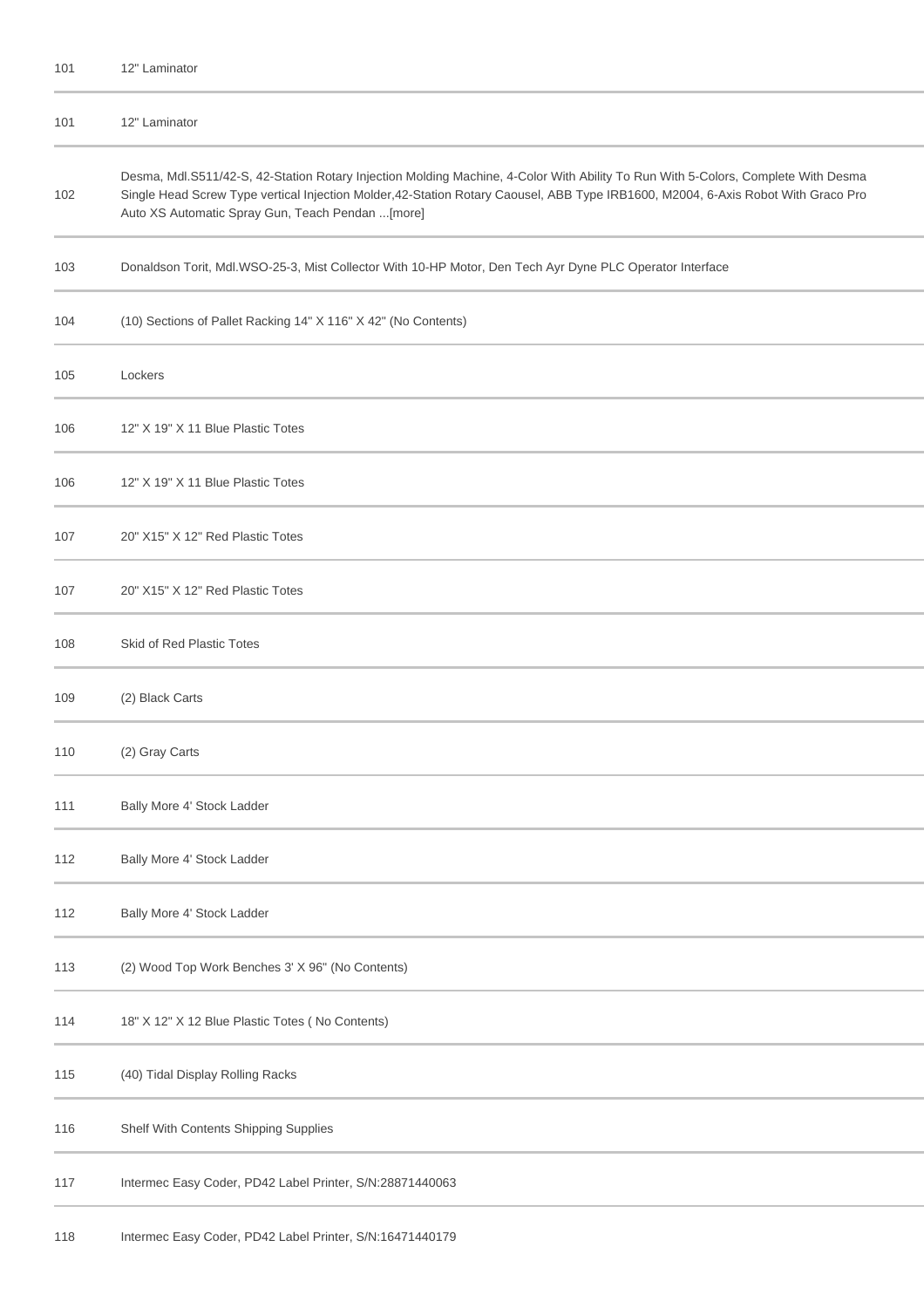| 118 | Intermec Easy Coder, PD42 Label Printer, S/N:16471440179 |
|-----|----------------------------------------------------------|
| 119 | Stretch Wrapping Dispenser                               |
| 120 | Large Lot of Assorted Cardboard                          |
| 121 | Steel Shipping Table 36" X 84" (No Contents)             |
| 122 | Shelf With Cardboard                                     |
| 123 | (3) Sections of Racking 14" X 116" X 42" (No Contents)   |
| 124 | Gray Plastic Totes 11" X 22" X 12"                       |
| 125 | Light Gray Plastic Totes 15" X 15" X 8"                  |
| 126 | (3) Assorted Tables (No Contents)                        |
| 127 | (4) Nexel Wire Rolling Racks (No Contents)               |
| 128 | (2) 4 Tier Wire Rolling Racks (No Contents)              |
| 129 | (3) Wire Rolling Racks (No Contents)                     |
| 130 | 2' X 6' Rolling Table                                    |
| 131 | MIMO Officina Meccanica Strapper, S/N:111502             |
| 132 | MIMO Officina Meccanica Strapper, S/N:111502             |
| 133 | 2' X 6' Rolling Table (No Contents)                      |
| 134 | HP M477FDW Color LaserJet Printer                        |
| 135 | Zebra ZP450-0502-0004a, Label Printer, S/N:26J171000518  |
| 136 | Simple Human 12 Gallon Automatic Garbage Can             |
| 137 | (2) Rolling Tote Carts                                   |
| 138 | AllSteel 24" X 72" Table (No Contents)                   |
| 138 | AllSteel 24" X 72" Table (No Contents)                   |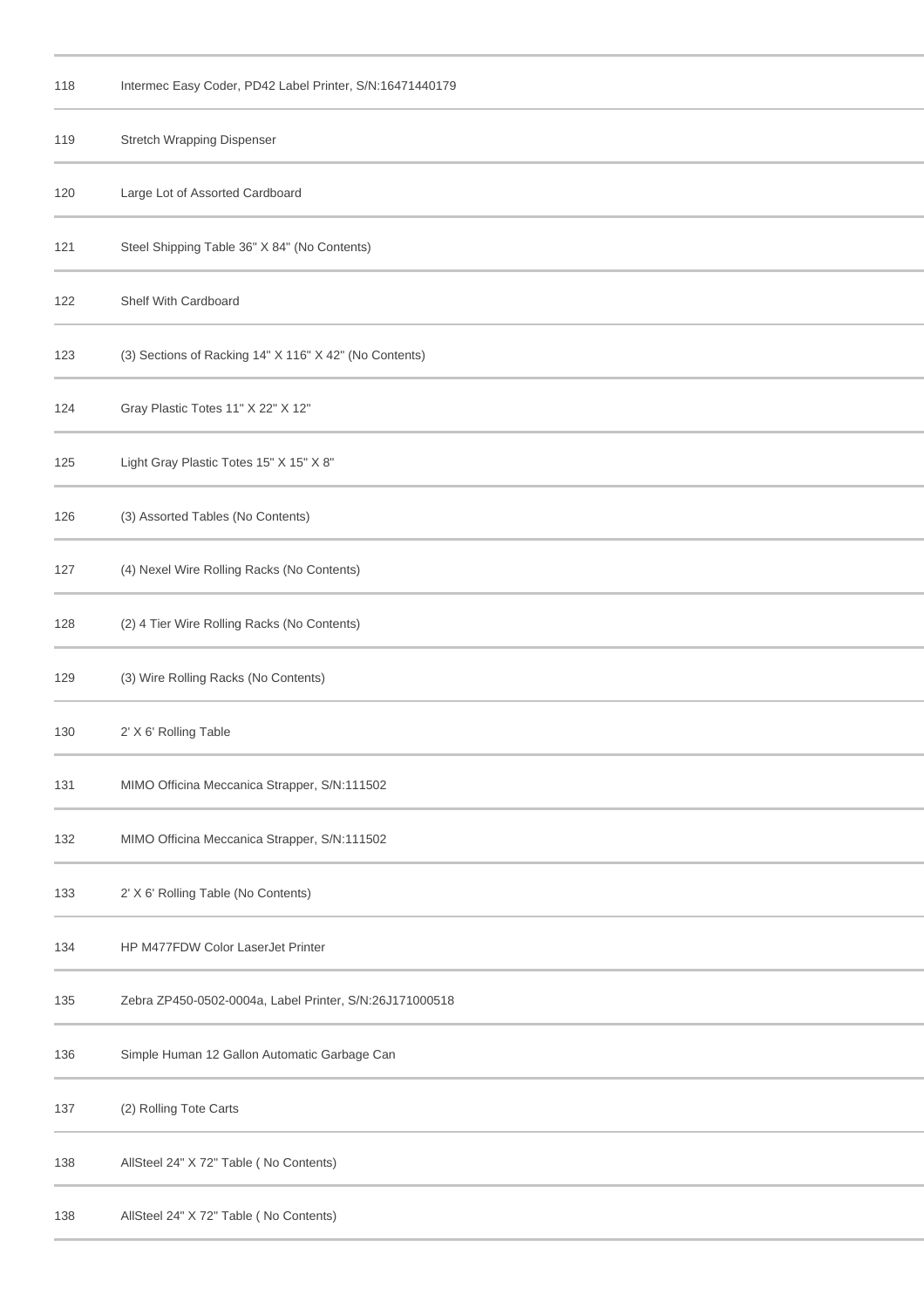| 139 | Lockers                                                                                           |
|-----|---------------------------------------------------------------------------------------------------|
| 140 | Water Bubbler                                                                                     |
| 141 | Water Bubbler                                                                                     |
| 142 | Coffee Maker, Toaster & Table                                                                     |
| 143 | Vissani Fridge & Toshiba Microwave                                                                |
| 143 | Vissani Fridge & Toshiba Microwave                                                                |
| 144 | 36" X 72" Table With 6-High Chairs                                                                |
| 145 | <b>Tables In Vestibule</b>                                                                        |
| 146 | 39" Diameter Glass Table With Chairs                                                              |
| 147 | Couch, Chair Table & Shelf                                                                        |
| 148 | (2) Desks With Chairs (No PC's or Personal Affects)                                               |
| 149 | (2) Desks With Chairs (No PC's or Personal Affects)                                               |
| 150 | 63" Long Conference Table With (6) Chairs                                                         |
| 150 | 63" Long Conference Table With (6) Chairs                                                         |
| 151 | Lateral Filing Cabinet With Office Supplies                                                       |
| 152 | Contents of Office Consisting of Desk, White Leather Chairs & Shelf (No PC's or Personal Affects) |
| 153 | (3) HP All- In-One Pro 600 PC's I5 Processor                                                      |
| 154 | Contents of Office Consisting of Desk, Chairs & Shelf (No PCs or Personal Affects)                |
| 155 | Contents of Office Consisting of Desk, Chairs & Shelf (No PCs or Personal Affects)                |
| 156 | Contents of Office Consisting of Desk, Chairs & Shelf (No PCs or Personal Affects)                |
| 157 | Staples Shredder                                                                                  |
| 157 | Staples Shredder                                                                                  |